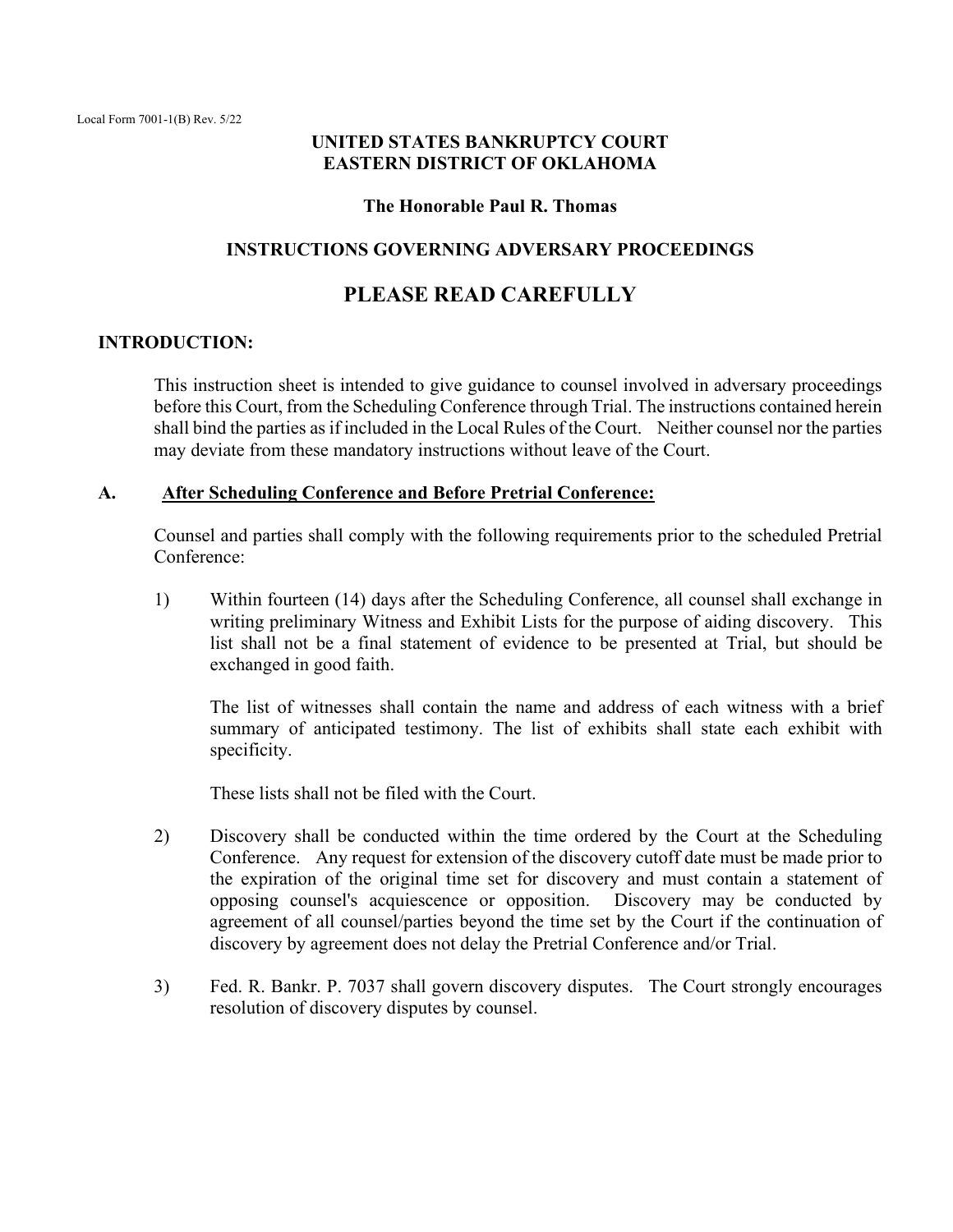Local Form 7001-1(B) Rev. 5/22

## 4) **Fourteen (14) days prior to the Pretrial Conference,**

(a) Counsel shall exchange FINAL lists of witnesses and exhibits using Local Forms 9017 -1(Witnesses) and 9017-2(Exhibits).

The witness list shall contain the name and address of each witness and a brief summary of the witness' anticipated testimony.

The exhibit list shall list each exhibit in sequential order of intended introduction, and shall specifically identify each exhibit with a brief description of the intended purpose for its introduction.

**These lists shall not be filed with the Clerk of the Court,** but they shall be attached to the Pretrial Order.

- (b) Counsel shall exchange marked copies of all exhibits anticipated for use at trial. Plaintiff's exhibits shall be marked numerically. Defendant's exhibits shall be marked alphabetically.
- (c) Parties may file a Pretrial Memorandum as an aid to the Court in preparing for the Pretrial Conference.

## **B. Pretrial Order:**

**Seven (7) days prior to the Pretrial Conference,** counsel shall electronically submit to the Court a Pretrial Order using Local Form 9072-1(C).

The Pretrial Order will control the course of the trial. It shall be the responsibility of counsel for the Plaintiff to prepare the initial draft of a proposed pretrial order with the cooperation and input of other counsel. The Pretrial Order shall be the product of cooperation of all parties and shall be signed by all parties as an agreed pretrial order unless otherwise directed by the Court. Once approved by the Court, it may not be amended without authorization of the Court.

# **C. Pretrial Conference:**

The Pretrial Conference will be utilized to narrow all issues, be they legal or factual, and facilitate the effective organization of the case in anticipation of trial. Counsel who will conduct the trial shall attend the Pretrial Conference. Failure to appear, an unprepared appearance, or a failure to participate in good faith may result in dismissal or sanctions including striking pleadings, default judgments, assessment of expenses, or such other relief the Court may deem appropriate.

At the Pretrial Conference, counsel shall be prepared to discuss:

1) the elimination of unnecessary claims and defenses;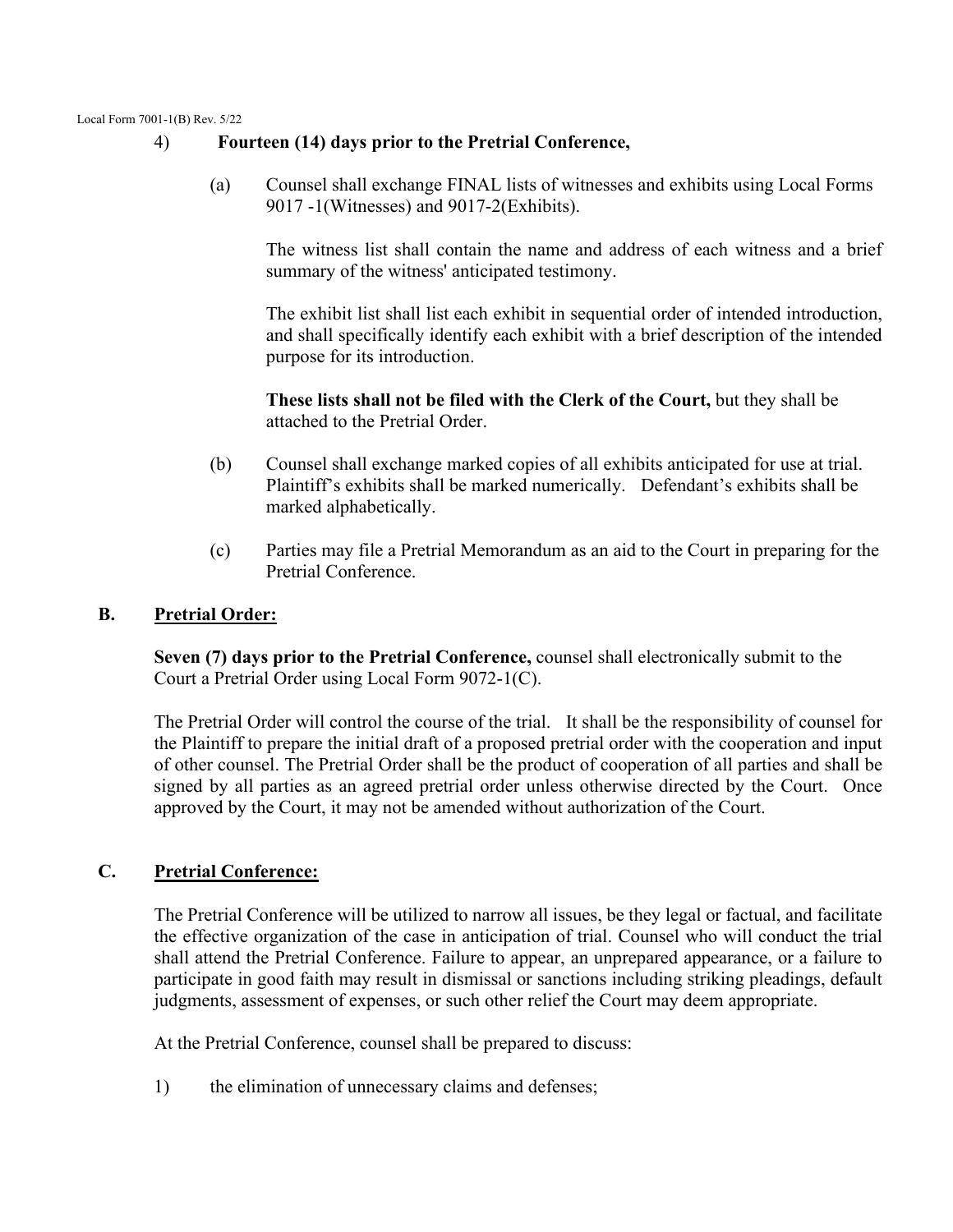- 2) the possibility of stipulations and admissions of fact;
- 3) the elimination of unnecessary proof and cumulative evidence;
- 4) exhibits and witnesses, the necessity for same, the potential for stipulation of admission, stipulation of qualification of experts, the potential for stipulation of content or testimony thus eliminating need for introduction of physical exhibit into evidence or of examining witness at trial;
- 5) disposition of pending matters, including trailing motions, the necessity and admissibility of deposition testimony at trial;
- 6) any other appropriate matters in need of resolution in order to effectuate trial;
- 7) potential trial dates;
- 8) the necessity for Trial briefs;
- 9) the necessity for the submission of proposed Findings of Fact and Conclusions of Law;
- 10). the possibility of settlement.

### **D. Trial:**

Trial shall be conducted at the date and time prescribed by the Court at the Pretrial Conference. The following instructions shall govern the conduct of the parties at trial:

- 1) **Seven (7) days** prior to the trial, counsel shall provide two (2) sets of exhibits to the Judge. These may be mailed or hand-delivered.
- 2) During the trial, exhibits may be introduced into evidence using the Court's Digital Evidence Presentation System.<sup>[1](#page-2-0)</sup> Copies of the exhibits shall be accepted by the Court Recording Deputy upon admission and will not be returned to counsel. Counsel is responsible for ensuring that the record is complete by providing the Court Recording Deputy with all admitted exhibits before the conclusion of the trial.

<sup>&</sup>lt;sup>1</sup>The Digital Evidence Presentation System (ADEP@) allows parties to present evidence in several forms:

<sup>1.</sup> Paper documents may be displayed on the system using a document camera;

<sup>2.</sup> Documents which have been stored electronically may be presented by connecting a laptop computer with the DEP;

<sup>3.</sup> Audio and may be played on the system.

<span id="page-2-0"></span>In each instance, the parties must provide the Courtroom Recording Deputy with an original and one copy of the exhibits (other than a DVD) in paper form. Training will be made available on an appointment basis if necessary. To request training please contact the court at 918-549-7200